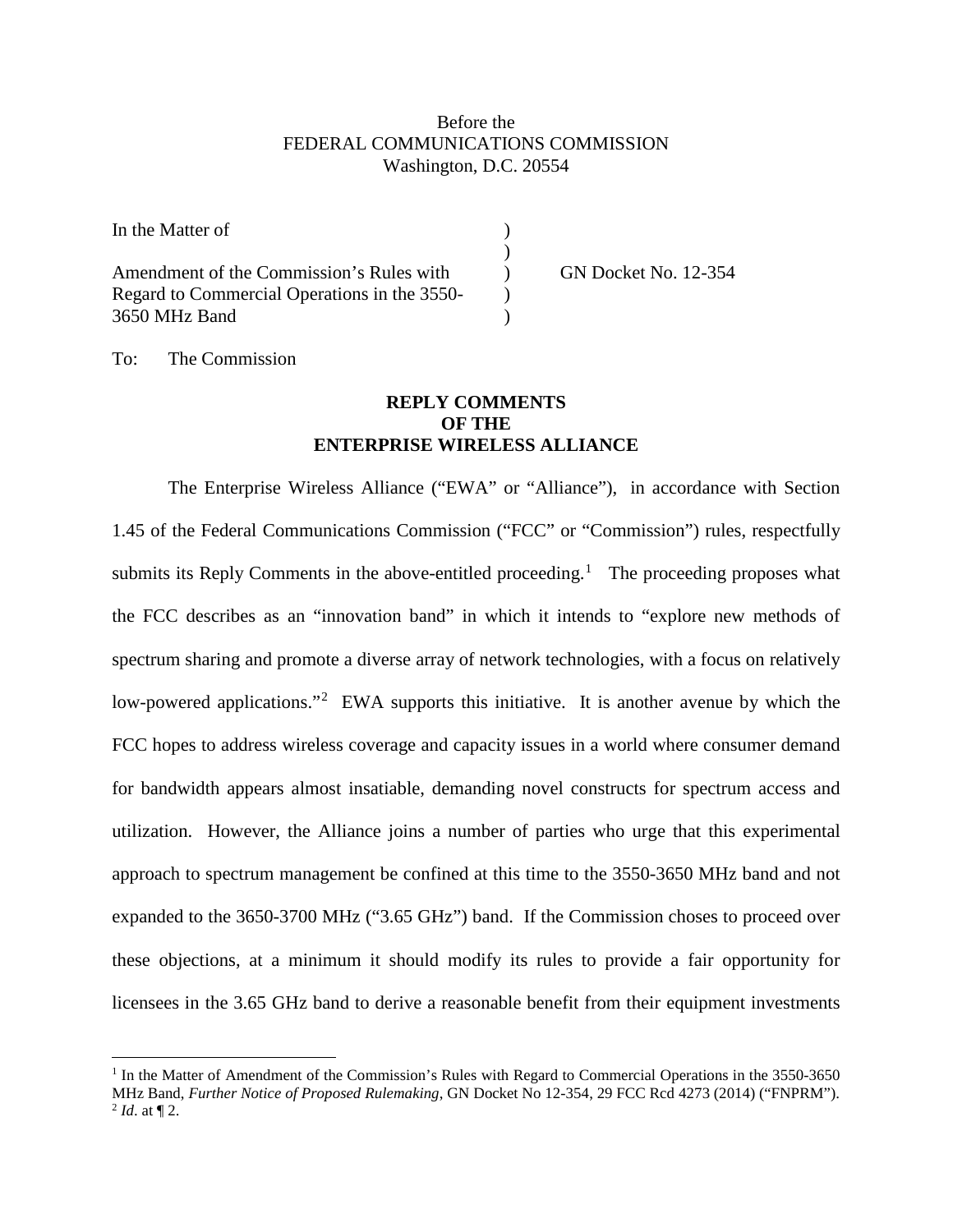and, even more important, to protect the viability of systems that are used to serve essential public needs.

EWA is a national trade association representing business enterprises, wireless sales and service providers, hardware and software system vendors, and technology manufacturers. A number of Alliance members hold FCC authorizations for and have registered numerous locations in the 3.65 GHz band. This spectrum is a critical space for the deployment of systems meeting the higher-speed point-to-multipoint requirements of a variety of business enterprise users such as utilities, petroleum companies, airlines, and other mainstays of the American economy. It also is deployed by primarily more rural WISPs that need to cover more geography than is achievable in many alternative bands. Thus, the Commission's decisions in this proceeding will have a profound impact on many of EWA's members, on their customers, and, therefore, on the Alliance.

The Alliance does not need to expand upon the comments of entities such as the American Petroleum Institute ("API"), the Utilities Telecom Council ("UTC"), Ameren Services Company, Southern Company Services, Inc., Great River Energy, Sprint Corporation, and others. They have described in detail the various uses currently supported in the 3.65 GHz band. In particular, the utility and energy industries have embraced this allocation, which utilizes a novel, flexible, hybrid licensing scheme that relies primarily on responsible spectrum management by licensee/registrants to avoid interference while maximizing use of the band. These commenters have pointed out the very significant increase in location registrations in the past few years that confirms the value of the allocation for a variety of advanced communications services such as smart grid and SCADA operations. Licensees have invested heavily in the band because it meets specific requirements that are not well-suited to other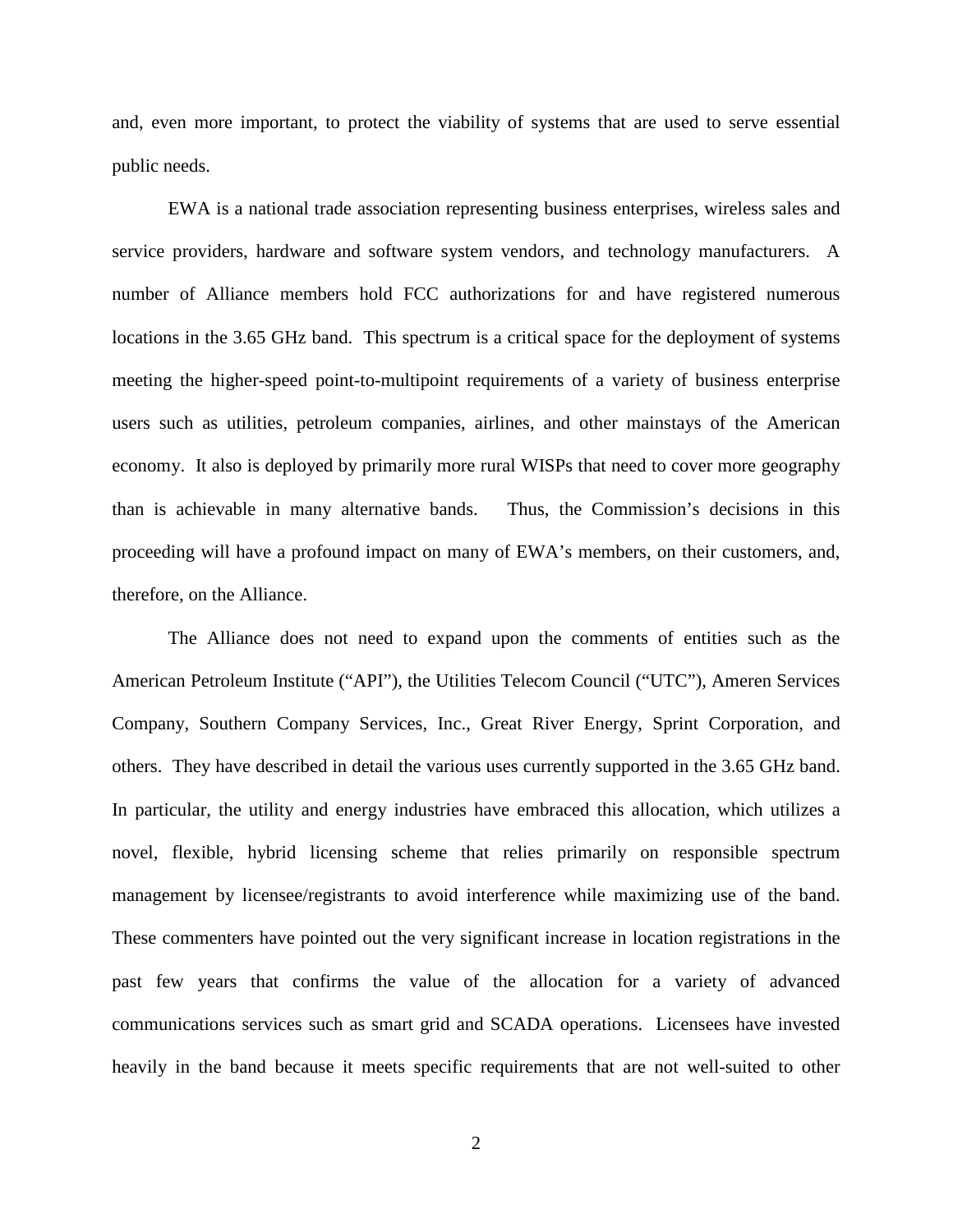allocations. This is a success story for the Commission, for industry and for the public. Its proven utility should not be compromised, perhaps sacrificed entirely, to expand the scope of the highly complicated and as-yet-untested Citizens Broadband Radio Service regulatory scheme.

If the Commission, nonetheless, elects to include this spectrum in the new Citizens Broadband Radio Service, then EWA strongly recommends that it adopt the recommendations of organizations such as API and UTC in regard to such an annexation. The FCC should extend the grandfathering period beyond five years, create a preferred status for CII entities seeking Priority Access Licenses, one that does not involve annual auctioning of their access rights, clarify the definition of Contained Access Facilities to include outdoor as well as indoor operations, and retain the current 3.65 GHz band power and other technical rules, thereby avoiding the need to re-engineer systems already deployed in that band.

The Citizens Broadband Radio Service over time may demonstrate that its complex, highly dynamic spectrum sharing plan works well for small cell deployment. Given the exploding need for broadband capacity, the Alliance hopes that this experiment proves as successful as the approach adopted for the 3.65 GHz band. However, EWA urges the Commission to allow these two allocations to flourish independently rather than mandating a consolidation that, at best, threatens to seriously undermine current and future use of this band for communications purposes that are vital to the well-being of this nation.

**ENTERPRISE WIRELESS ALLIANCE**

 $By:$   $\mu u u \cdot v$ 

Crosby President/CEO 2121 Cooperative Way, Suite 225 Herndon, VA 20171 (703) 528-5115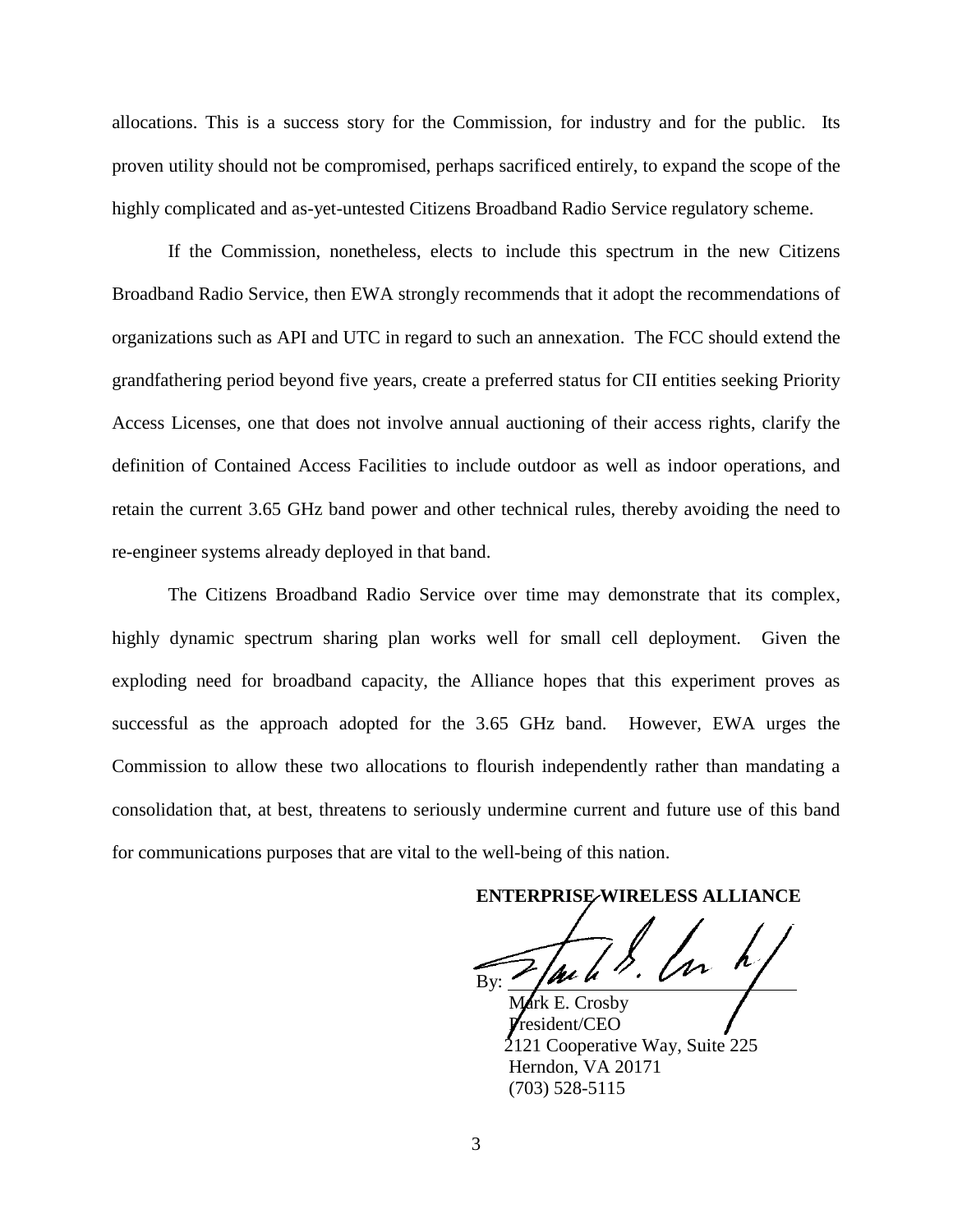Counsel:

Elizabeth R. Sachs Lukas, Nace, Gutierrez & Sachs, LLP 8300 Greensboro Drive, Ste. 1200 McLean, VA 22102 (703) 584-8678

August 15, 2014